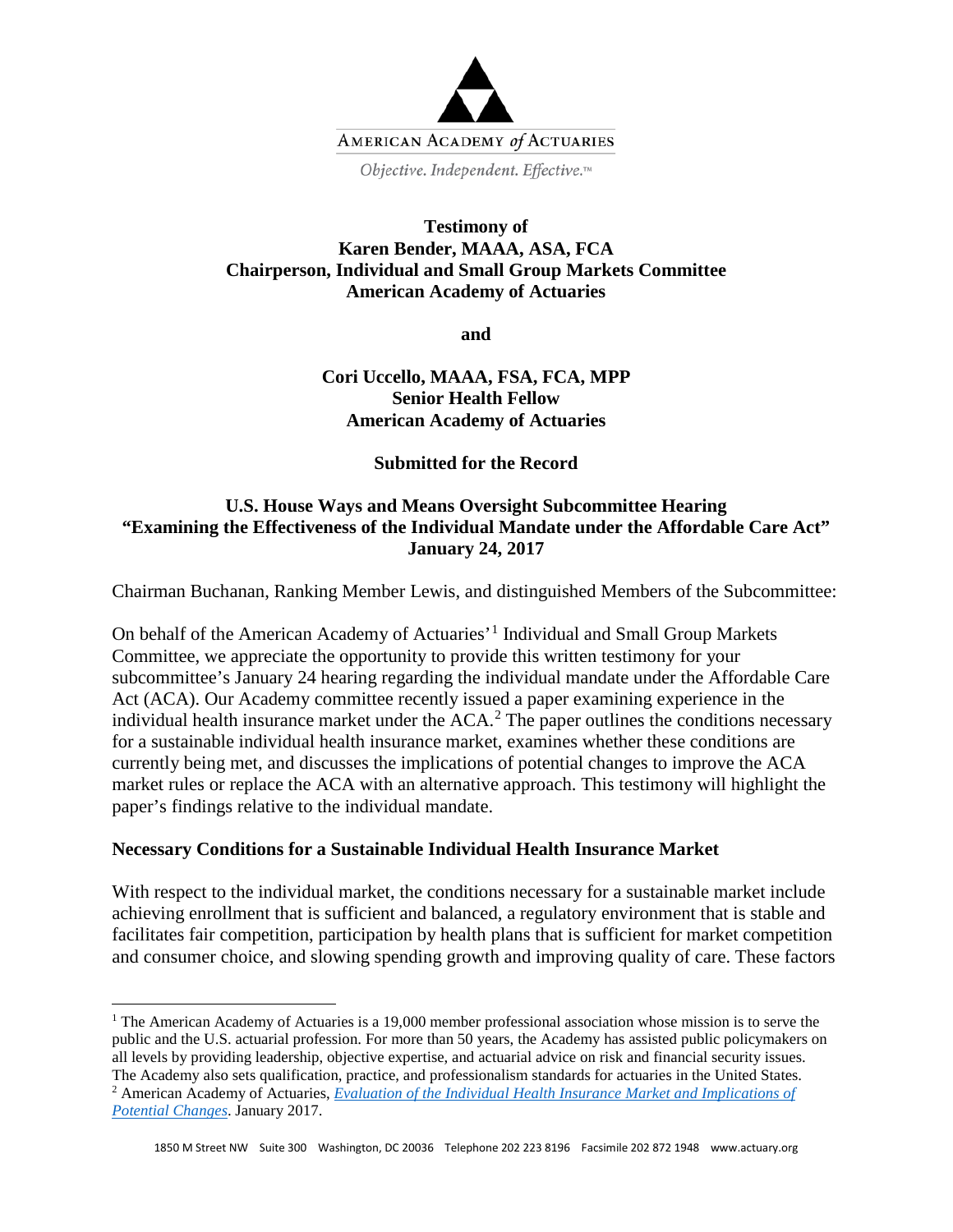will affect premium affordability; in turn, premium affordability will affect enrollment numbers and risk pools.

The ACA included the individual mandate to help achieve the condition of having individual enrollment at sufficient levels and a balanced risk pool. At the overall market level, enrollment must be high enough to reduce random fluctuations in claims from year to year. At the insurer level, enrollment must be high enough to achieve stability and predictability of claims and to benefit from economies of scale, so that per-enrollee administrative costs are low relative to average claims. Because the ACA prohibits health plans from denying coverage or charging higher premiums based on pre-existing health conditions, having affordable premiums depends on enrolling enough healthy individuals over which the costs of the less healthy individuals can be spread. Enrollment of only individuals with high health care needs, typically referred to as adverse selection, can produce unsustainable upward premium spirals. Attracting healthier individuals is needed to keep premiums more affordable and stable. The individual mandate was intended to be an integral part of the law. Along with the premium subsidies and other provisions, the mandate provides incentives for individuals in good health to obtain coverage, mitigating premium increases due to the pre-existing condition protections.

## **ACA Enrollment and Risk Pool Experience**

Enrollment in ACA marketplace plans during the annual open enrollment period has increased from 8.0 million in 2014 to 11.6 million in 2015 and 12.7 million in 2016.<sup>[3](#page-1-0)</sup> Including offmarketplace plans, ACA-compliant individual market enrollment in 2016 totaled about 17-18 million.<sup>[4](#page-1-1)</sup> Due, in part, to the increased enrollment in the individual health insurance market, uninsured rates have declined. Nevertheless, enrollment has been lower than initially projected by the Congressional Budget Office (CBO) and others. One major reason for CBO's downward adjustment in enrollment projections is that more employers than projected are continuing to offer coverage, resulting in fewer individuals moving from employer coverage to coverage in the individual market. Lower-than-expected enrollment also suggests that affordability remains a challenge—in 2015, 46 percent of uninsured adults said that they had tried to obtain coverage but it was too expensive.<sup>[5](#page-1-2)</sup> In addition, the ACA's individual mandate may be too weak to provide

<span id="page-1-0"></span> $\overline{a}$ <sup>3</sup> Department of Health and Human Services, ASPE Issue briefs, "Health Insurance Marketplace: Summary [Enrollment Report for the Initial Annual Open Enrollment Period,](https://aspe.hhs.gov/pdf-report/health-insurance-marketplace-summary-enrollment-report-initial-annual-open-enrollment-period)" May 1, 2014; ["Health Insurance Marketplaces](https://aspe.hhs.gov/pdf-report/health-insurance-marketplace-2015-open-enrollment-period-march-enrollment-report)  [2015 Open Enrollment Period: March Enrollment Report,](https://aspe.hhs.gov/pdf-report/health-insurance-marketplace-2015-open-enrollment-period-march-enrollment-report)" March 10, 2015; ["Health Insurance Marketplaces 2016](https://aspe.hhs.gov/health-insurance-marketplaces-2016-open-enrollment-period-final-enrollment-report)  [Open Enrollment Period: Final Enrollment Report,](https://aspe.hhs.gov/health-insurance-marketplaces-2016-open-enrollment-period-final-enrollment-report)" March 11, 2016. Figures reflect pre-effectuated enrollment, that is, the selection of a plan, with or without the first premium being paid. The open enrollment period for 2014 ran from October 1, 2013-March 31, 2014; enrollment figures cited also include additional special enrollment period activity through April 19, 2014. The open enrollment period for 2015 ran from November 15, 2014-February 15, 2015; enrollment figures cited also include additional special enrollment period activity through February 22, 2015.

<span id="page-1-1"></span> $<sup>4</sup>$  Although there are no official marketplace enrollment numbers, the Department of Health and Human Services</sup> (HHS) estimates that in 2016, about 7 million individuals enrolled in individual marketplace coverage outside of the marketplace. (HHS, *[ASPE Data Point: About 2.5 Million People Who Currently Buy Coverage Off-Marketplace](https://aspe.hhs.gov/sites/default/files/pdf/208306/OffMarketplaceSubsidyeligible.pdf)  [May Be Eligible for ACA Subsidies](https://aspe.hhs.gov/sites/default/files/pdf/208306/OffMarketplaceSubsidyeligible.pdf)*. October 4, 2016.) The majority of these individuals are likely to have ACAcompliant coverage; the Kaiser Family Foundation estimates that in 2016, only 12 percent of all individual market plans ae non-ACA-Compliant. (Liz Hamel, et al., *[Survey of Non-Group Health Insurance Enrollees, Wave 3](http://kff.org/health-reform/poll-finding/survey-of-non-group-health-insurance-enrollees-wave-3/)*. Kaiser Family Foundation, May 20, 2016.)

<span id="page-1-2"></span><sup>5</sup> Kaiser Family Foundation, ["Key Facts about the Uninsured Population,](http://kff.org/uninsured/fact-sheet/key-facts-about-the-uninsured-population/)" September 2016.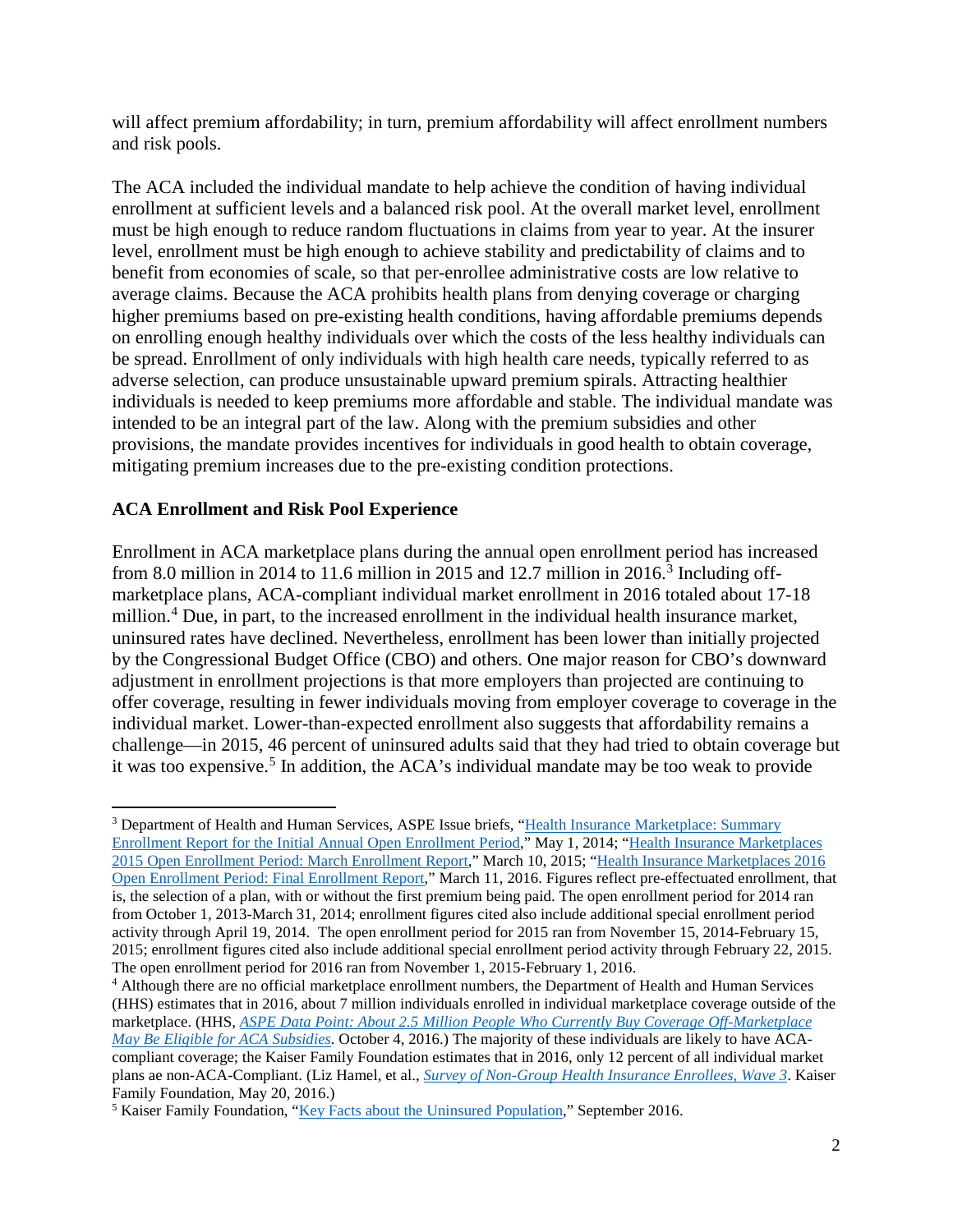sufficient enrollment incentives. Outreach efforts may be insufficient to raise consumer awareness of the mandate and availability of premium assistance.

Lower-than-expected marketplace enrollment has been accompanied by concerns that the risk profile of enrollees was worse than many insurers expected.<sup>[6](#page-2-0)</sup> The average risk profile for a given population in a guaranteed issue environment generally can be viewed as inversely proportional to enrollment as a percentage of the eligible population. Higher individual market participation rates will tend to reflect a larger share of healthy individuals enrolling, and therefore a more balanced risk profile. In contrast, lower participation rates will tend to reflect a less-healthy risk profile, and in turn higher average costs. This is because those previously uninsured individuals with greater health care needs are more likely to enroll than those with lesser needs.

As expected, evidence from the 2014 open enrollment period suggests that less-healthy individuals were more apt to sign up first. For instance, early marketplace enrollees were more likely to be older and use more medications than later enrollees.<sup>[7](#page-2-1)</sup> Examinations of how the risk pool has been changing over time suggest that areas with stronger enrollment growth had greater improvements in their enrollee risk profiles. $\frac{8}{3}$  $\frac{8}{3}$  $\frac{8}{3}$ 

## **Options to Achieve Sufficient Enrollment Levels and a Balanced Risk Profile**

One of the most popular elements of the ACA is that people with pre-existing health conditions cannot be denied health insurance coverage or charged more for that coverage. For this provision to work, however, healthy people must enroll at levels high enough to spread the costs of those who are sick. Otherwise, average costs, and therefore premiums, will rise. We now explore the potential implications of alternative approaches that aim to increase enrollment and attain a balanced risk profile.

## **Impose penalties for non-enrollment**

One way of increasing enrollment is to penalize individuals who do not enroll. An individual mandate may be the best way of using penalties to increase enrollment, but only if it is effective and enforceable. Other options that impose penalties on individuals who initially forgo coverage but later enroll may provide some incentives to enroll when first eligible. However, their effect on the risk pool may come more from suppressing later enrollment or mitigating the costs of future adverse selection.

*Individual mandate*. The ACA individual mandate penalty (\$695 or 2.5 percent of income, whichever is greater) may not be strong enough to encourage healthy consumers to enroll. For instance, an annual income of \$50,000 would result in a tax penalty of \$1,250, which is

<span id="page-2-0"></span> $\overline{a}$ <sup>6</sup> Greg Ip, ["The Unstable Economics in Obama's Health Law,](http://www.wsj.com/articles/the-unstable-economics-in-obamas-health-law-1471452938)" *Wall Street Journal*, August 17, 2016.

<span id="page-2-1"></span><sup>7</sup> Julie M. Donohue, et al., ["Early Marketplace Enrollees Were Older and Used More](http://content.healthaffairs.org/content/early/2015/05/21/hlthaff.2015.0016.abstract) Medication Than Later [Enrollees; Marketplaces Pooled Risk.](http://content.healthaffairs.org/content/early/2015/05/21/hlthaff.2015.0016.abstract)" *Health Affairs* 34(6): 1049-1055, June 2015.

<span id="page-2-2"></span><sup>8</sup> CCIIO, ["Changes in ACA Individual Market Costs from 2014-215: Near-Zero Growth Suggests an Improving](https://www.cms.gov/CCIIO/Resources/Forms-Reports-and-Other-resources/Downloads/Final-Risk-Pool-Analysis-8_11_16.pdf)  [Risk Pool,](https://www.cms.gov/CCIIO/Resources/Forms-Reports-and-Other-resources/Downloads/Final-Risk-Pool-Analysis-8_11_16.pdf)" August 11, 2016. Rebecca Owen, ["An Examination of Relative Risk in the ACA Individual Market,](https://www.soa.org/Files/Research/research-2016-examination-relative-risk-aca.pdf)" Society of Actuaries, August 2016.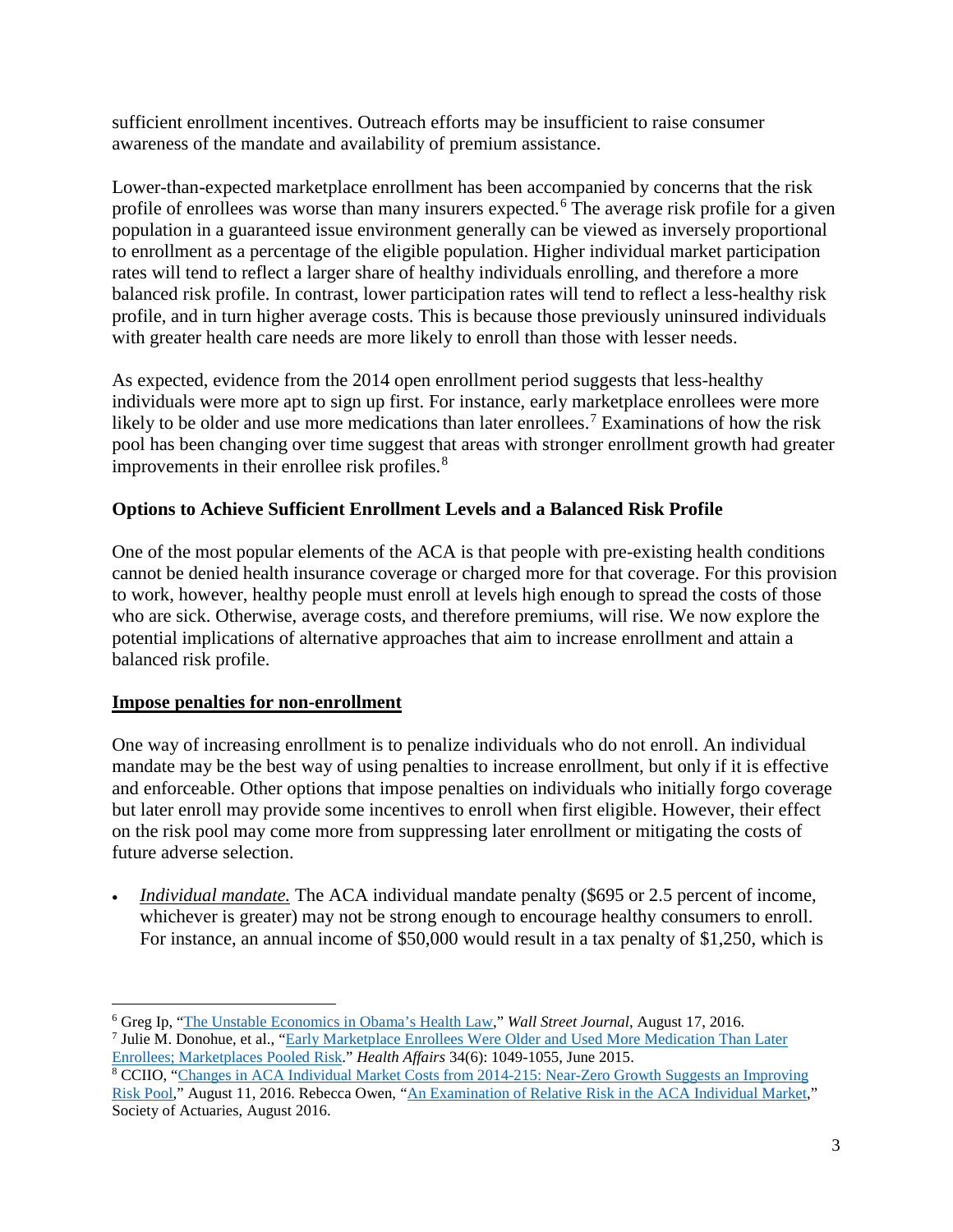about half of the national average premium for a bronze plan.<sup>[9](#page-3-0)</sup> A larger financial penalty would increase the incentives for individuals to enroll, especially as the amount of the penalty approaches the amount of the premium.

Strengthening the mandate's enforcement could also increase its effectiveness. Currently, the mandate penalty is reported on the federal income tax form and is deducted from any tax refund. If no refund is owed, however, there are no consequences to the taxpayer if the penalty goes unpaid. Enforcing payment regardless of whether there is a tax refund would increase the mandate's effectiveness.

Increased outreach to ensure that consumers are aware of and understand the penalty as well as their coverage options and potential eligibility for premium subsidies would help increase the mandate's effectiveness, as would reducing allowed exemptions to the mandate.

• *Continuous coverage requirement / reduce access to coverage for late enrollees.* Another form of a late enrollment penalty would be to remove the pre-existing condition coverage protections for late enrollees or for those who haven't had continuous coverage for a specified period of time, such as 18 months. In other words, insurers would be allowed to underwrite individuals who do not enroll when first eligible or do not meet continuous coverage requirements. Individuals with pre-existing conditions could be denied coverage altogether, provided access to less generous plans only, or charged higher premiums based on their health conditions.

If this type of approach were structured to allow insurers to offer preferred premiums to individuals who meet underwriting requirements, however, the marketplace would in effect return to a pre-ACA environment. Healthy individuals, even those who had continuous coverage, would have an incentive to undergo underwriting. As a result, healthy individuals would be charged lower premiums and less-healthy individuals would face higher premiums and potentially less generous or no coverage options. Similarly, if this approach moved away from requiring a single risk pool with risk adjustment among all plans, market fragmentation could occur and plans insuring higher-cost individuals would require higher premiums and could become less viable.

A continuous coverage requirement in effect imposes a one-time open enrollment period. Instead of having only a one-time open enrollment period, or annual open enrollment periods as under the ACA, an intermediate approach would be to offer open enrollment periods every two to five years.

• *Late enrollment premium penalty.* In addition to or instead of an individual mandate penalty, individuals who do not enroll in coverage when it is first available could be subjected to a premium surcharge if they later enroll. For instance, the Medicare program increases Part B and D premiums by 10 percent of premium for every 12 months that enrollment is delayed past the initial eligibility date. (Medicare's high enrollment rates are likely not attributable to this penalty, however. Instead, Medicare's highly subsidized Part B and Part D premiums

<span id="page-3-0"></span> $\overline{a}$ <sup>9</sup> Internal Revenue Service, ["Individual Shared Responsibility Provision—Reporting and Calculating the Payment."](https://www.irs.gov/affordable-care-act/individuals-and-families/aca-individual-shared-responsibility-provision-calculating-the-payment) Accessed on October 31, 2016.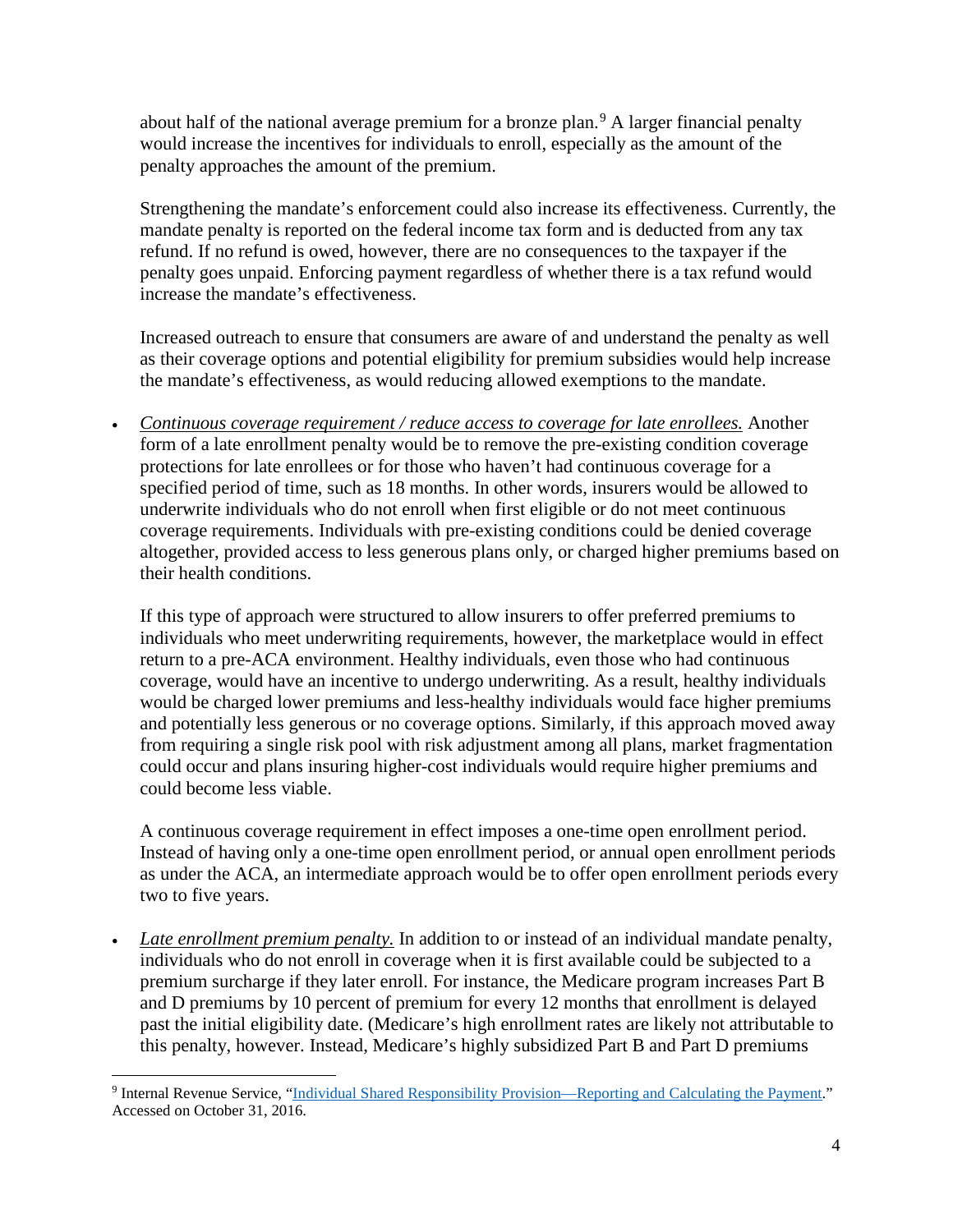probably play a larger role.) The higher premium is paid for the lifetime of the enrollee. Such a penalty would be more challenging to implement under the ACA. It would be difficult to track an individual's eligibility and enrollment over time, especially when individuals change employers or move between different coverages. Communicating the nature of the penalty to consumers could also be difficult. In addition, as the penalty accumulates over time, premiums could become prohibitively expensive, potentially further suppressing subsequent enrollment, potentially more so among healthy individuals.

## **Provide enrollment incentives**

In the ACA, the individual mandate is the stick and premium subsidies are the carrot used to encourage enrollment, especially among healthy individuals. Although much attention is focused on the enrollment experience among young adults, who on average have lower health care costs, enrolling low-cost individuals of all ages should be the goal. Enrolling healthy older adults can be even more advantageous than enrolling healthy younger adults, because of the higher premiums paid by older adults. Regardless of age, attracting low-cost individuals depends on whether they deem that the value of the health insurance available exceeds the premiums charged. Reducing premiums through premium subsidies, tax credits, or other means could increase the perceived value of insurance, even to healthy individuals. The impact of any change in subsidies on enrollment, premiums, and government spending would depend on the details of the approach.

- *Premium subsidies.* Premium subsidies for ACA coverage are based on income and the cost of the second-lowest silver tier plan, and are available for individuals with incomes up to 400 percent of the federal poverty level (FPL). Nevertheless, premium affordability appears to continue to be a problem. Premium subsidies could be increased, perhaps targeting different subsets of enrollees. One option would be to increase the premium subsidies for all individuals currently eligible for premium subsidies—those with incomes between 100 and 400 percent of FPL. This would help address the concern that premiums remain unaffordable for low- and moderate-income individuals. Another option would be to increase subsidies for a subset of individuals currently eligible for premium subsidies (e.g., individuals with incomes of 250-400 percent of FPL, younger adults, older adults) if affordability issues are seen as greater for those subgroups. A third approach would be to extend subsidies to individuals with incomes exceeding 400 percent of FPL, in recognition that even higherincome individuals can face affordability problems. By increasing subsidies, net premiums would decline, increasing the incentives for even healthy individuals to obtain coverage.
- *Restructured premium subsidies.* The ACA premium subsidy structure sets a cap on premiums as a share of income, and the cap increases with income as a share of FPL. The difference between the premium cap and the premium for the second-lowest silver tier plan is provided as a premium tax credit, which can be used toward any plan in the marketplace. If the plan chosen costs less than the second-lowest silver tier plan (e.g., the lowest silver tier plan, a bronze tier plan), the enrollee will pay less than the premium cap. Because premiums for older adults are more expensive than premiums for younger adults, older adults will receive a higher premium subsidy than younger adults with the same income. Using that subsidy toward a lower-priced plan could result in an older adult paying a lower net premium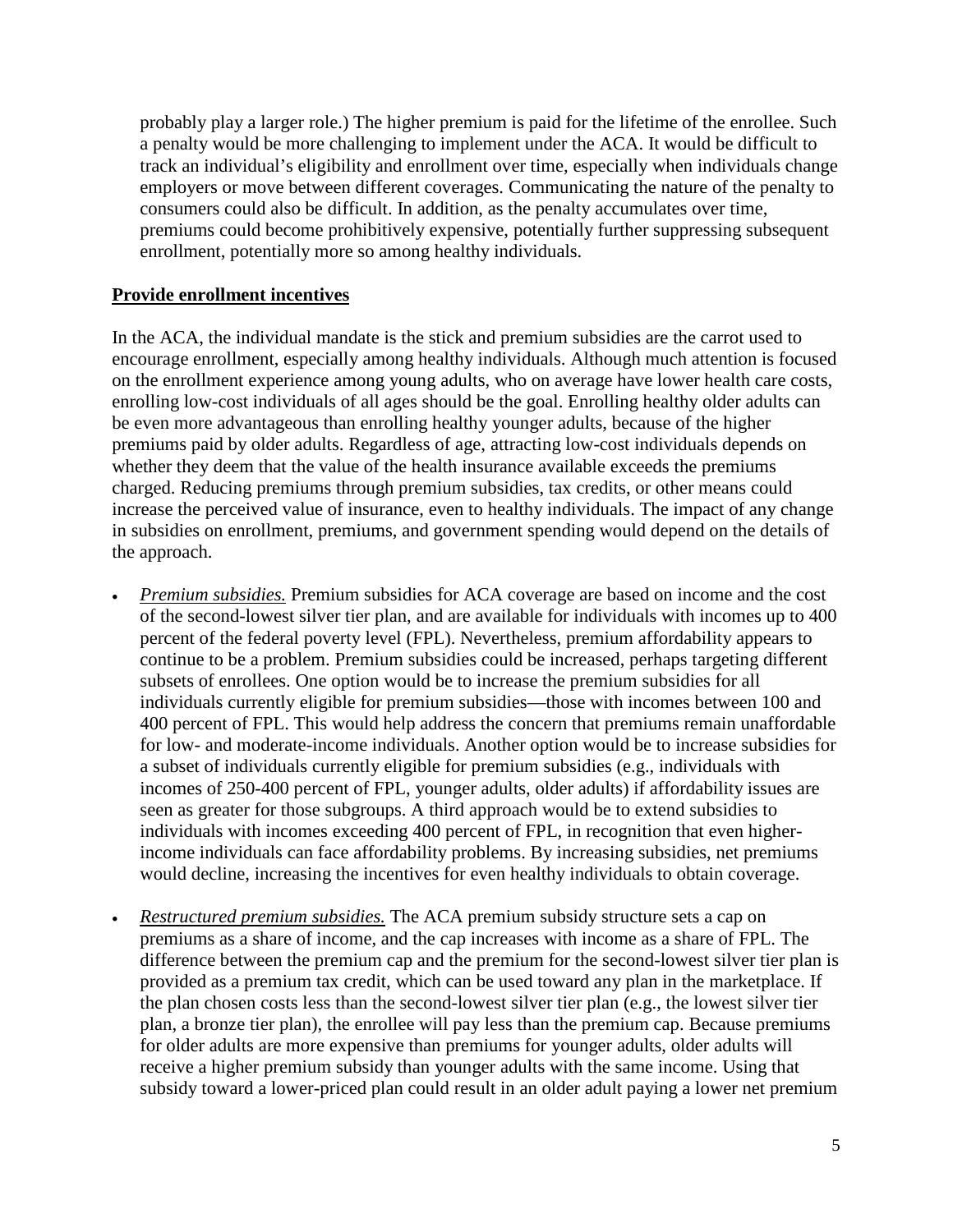than a younger adult with the same income. Conversely, if a higher-cost plan is chosen, older adults would pay a higher net premium than younger adults with the same income.

The subsidy structure could be changed so that subsidies vary by age, instead of or in addition to varying by income. For instance, subsidies could be targeted to increase enrollment among young adults. Regardless of how they are structured, subsidies need to be sufficient so that premiums are affordable, especially for low- and moderate-income households.

• *Reimbursement for high-risk enrollees.* The ACA included a transitional reinsurance program that uses contributions collected from all insurers and self-funded plans to offset a portion of claims for high-cost individuals in the individual market. To the extent that the group insurance market (including self-funded plans) has a healthier risk profile than the individual market, this mechanism in effect acts as a risk adjustment program between the individual and group markets. The program was in effect from 2014 to 2016 only. A permanent program to reimburse plans for the costs of their high-risk enrollees would reduce premiums. For instance, during the reinsurance program's first year, the \$10 billion reinsurance fund was estimated to reduce premiums by about [10](#page-5-0)-14 percent.<sup>10</sup> Such a program to pool high risks could be implemented at the state or federal level and could use the current funding mechanism or another. For instance, the state of Alaska recently established a comprehensive health insurance fund that will act like a reinsurance program, thereby lowering 2017 premium rate increases.

# **Modify insurance rules**

Under the ACA, premiums cannot vary by health status, but are allowed to vary by age, up to a 3:1 ratio. The ACA also imposes rules regarding the comprehensiveness of coverage. These rules can affect average premiums and out-of-pocket costs. They also affect how premiums vary across individuals.

- *Wider premium variations by age.* Widening the allowable age variation from a 3:1 ratio to a 5:1 ratio would more closely align premiums to underlying costs by age. One study estimates that such a change would reduce premiums for 21-year-olds by 22 percent (\$70 per month), resulting in an increase in young adult enrollment.<sup>[11](#page-5-1)</sup> However, premiums for 64-year-olds would increase by 29 percent (\$274 per month), likely reducing older adult enrollment while also increasing federal costs for premium subsidies due to the higher premiums. Unsubsidized healthy older adults may be the most likely to drop coverage. On net, the study estimates that loosening the age bands would increase federal premium and cost-sharing subsidies by \$11 billion in 2018 under the current ACA subsidy structure.
- *Increased access to catastrophic coverage or the addition of a lower tier "copper" plan.* Less generous coverage could be appealing to younger adults and healthy people of all ages more generally. The ACA offers a catastrophic plan option to adults under age 30 and older

 $\overline{a}$ <sup>10</sup> American Academy of Actuaries, *[Drivers of 2015 Premium Changes](http://www.actuary.org/files/2015_Premium_Drivers_Updated_060414.pdf)*, June 2014.

<span id="page-5-1"></span><span id="page-5-0"></span><sup>&</sup>lt;sup>11</sup> Evan Saltzman and Christine Eibner, "Insuring Younger Adults through the ACA's Marketplaces: Options to [Expand Enrollment,](http://www.commonwealthfund.org/publications/blog/2016/dec/insuring-younger-adults)" Commonwealth Fund blog post and [technical appendix,](http://www.commonwealthfund.org/%7E/media/files/publications/blog/2016/saltzman_eibner_enhanced_aptc_appendix_112316.pdf) December 16, 2016.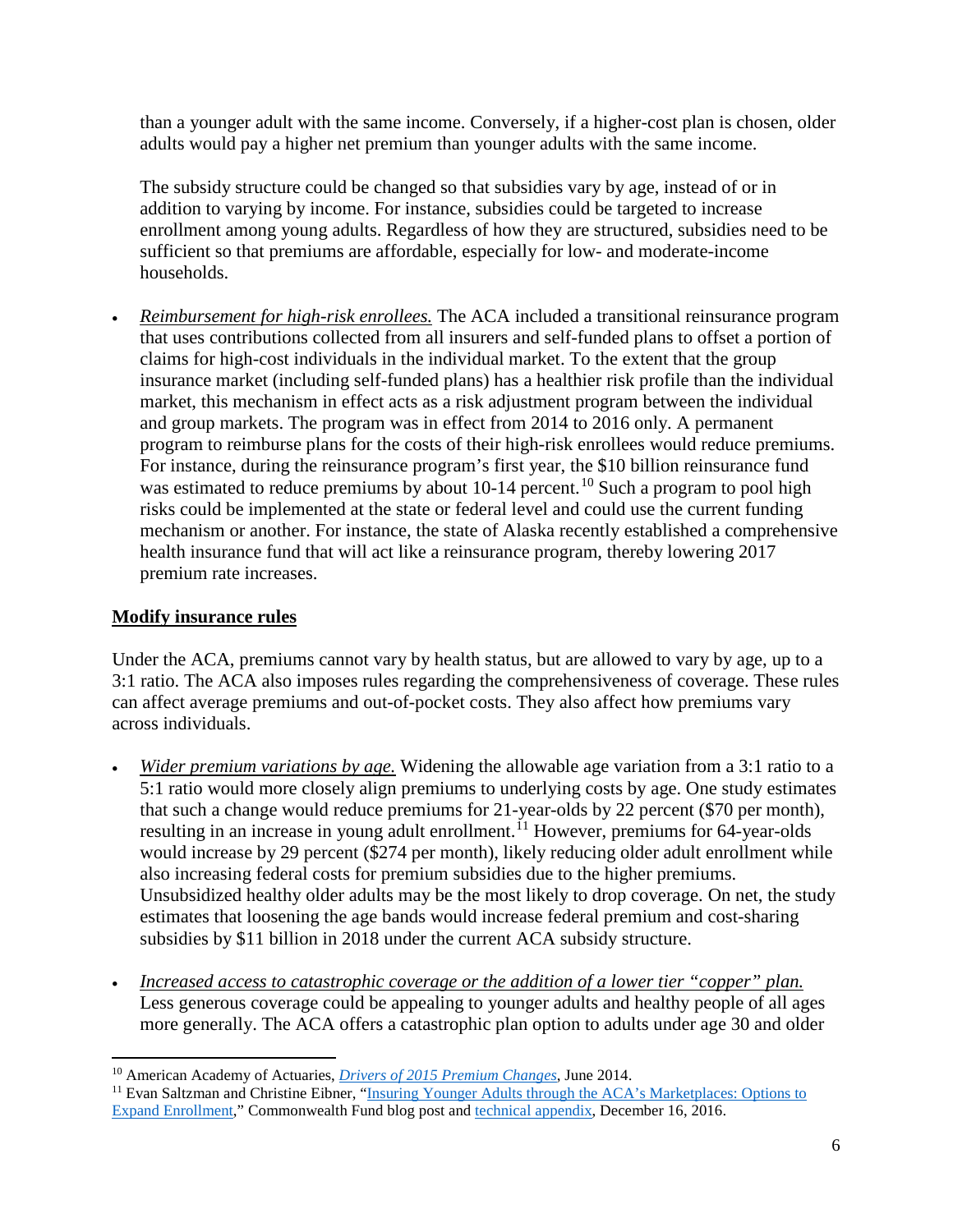adults who have a hardship exemption from the individual mandate. However, individuals are not allowed to use premium tax credits toward catastrophic plans and the actuarial value of catastrophic plans is similar to bronze plans. As a result, current participation in catastrophic plans is quite low—less than 1 percent of marketplace enrollees.<sup>[12](#page-6-0)</sup> Allowing broader access to catastrophic coverage with even lower actuarial values and allowing premium tax credits to be used toward this coverage could increase enrollment, especially among healthy individuals. Under current law, however, increased enrollment in catastrophic plans won't affect premiums for the metal level plans—although catastrophic plans are part of the single risk pool, catastrophic plan premiums are allowed to be adjusted to reflect the expected impact of catastrophic plan eligibility. In addition, catastrophic plans are treated separately in the risk adjustment program.

Adding a copper tier plan, with an actuarial value lower than that of the bronze tier plans, could result in increased enrollment among young and healthy individuals. However, the lower premiums associated with these plans mean that it would be more difficult to spread the risk of higher-cost enrollees in more generous plans. In addition, by their nature, both catastrophic plans and copper tier plans would have higher out-of-pocket cost-sharing requirements than other plans. This may be less of an issue for high-income individuals, but these types of plans are a less viable option for low- and perhaps even moderate-income individuals. (Individuals with incomes less than 250 percent FPL are eligible for cost sharing subsidies, but only if they purchase silver tier plans.)

• Increased benefit design flexibility. Designing benefit packages that would be more attractive to healthy enrollees could increase their participation. For instance, offering primary care visits or generic drugs with low copayments before the deductible could be a way to increase the value of benefits. Although insurers already have flexibility to vary plan designs within the actuarial value constraints, the health savings accounts (HSA) rules prohibit paying most non-preventive benefits prior to the deductible. Relaxing those rules to allow insurers to provide more incentives for cost-effective care prior to the deductible could increase the value of benefits while also potentially reducing costs.

# **Conclusion**

As one of the conditions needed for the individual market to be sustainable, enrollment numbers must be sufficient and the risk profile must be balanced. Although the ACA has dramatically reduced uninsured rates, enrollment in the individual market has generally been lower than expected and enrollees have been sicker than expected. Both of these factors have contributed to substantial premium increases in many, but not all, states.

Many options have been put forward to improve the short- and long-term sustainability of the individual market, either through changes to the ACA or by replacing the ACA with a different approach. If as part of this a goal is to provide coverage to people with pre-existing conditions at standard premiums, it is vital to enroll enough healthy people to spread the costs of those who are sick. Currently, the ACA's individual mandate, annual open enrollment period, and premium subsidies aim to achieve a balanced risk profile. Increased penalties for non-enrollment could

<span id="page-6-0"></span> $\overline{a}$ <sup>12</sup> CMS, *[March 31, 2016 Effectuated Enrollment Snapshot](https://www.cms.gov/Newsroom/MediaReleaseDatabase/Fact-sheets/2016-Fact-sheets-items/2016-06-30.html?DLPage=1&DLEntries=10&DLFilter=effectua&DLSort=0&DLSortDir=descending)*. June 30, 2016.